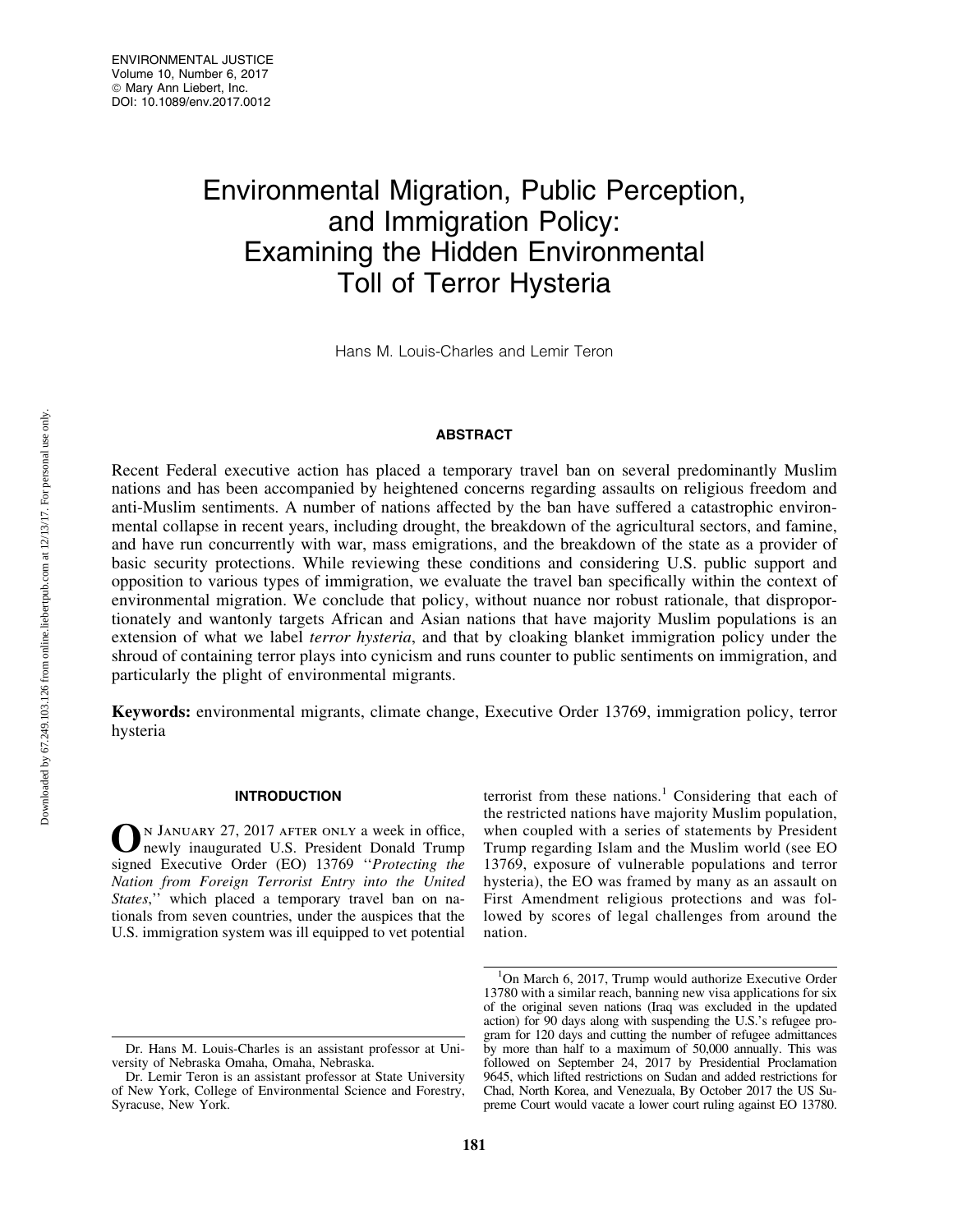| <b>Nation</b> |        |        |       |         |       |       |       |  |
|---------------|--------|--------|-------|---------|-------|-------|-------|--|
| Year          | Iran   | Iraq   | Libya | Somalia | Sudan | Syria | Yemen |  |
| 2012          | 1751   | 12.124 | h     | 4915    | 1055  | 35    |       |  |
| 2013          | 2578   | 19,335 |       | 7579    | 2137  | 48    | 12    |  |
| 2014          | 2833   | 19,651 |       | 9011    | 1307  | 132   |       |  |
| 2015          | 3099   | 12.608 | 0     | 8852    | 1576  | 1693  | 23    |  |
| Total         | 10,261 | 63,718 | 8     | 30,357  | 6075  | 1908  | 39    |  |

Table 1. Refugee Arrival Data from Nations Affected by Executive Order 13769

Office of Refugee Resettlement. *Refugee Arrival Data*. (U.S. Department of Health & Human Services, 2017). <www.acf.hhs.gov/ orr/resource/refugee-arrival-data>. (Last accessed on March 6, 2017).

By February 9, just ten days after the signing of EO 13769, a three-judge panel of the U.S. Court of Appeals for the Ninth Circuit unanimously backed a District Court ruling that temporarily blocked the EO. Although various racial and religious implications of the policy just cited will be deliberated on for years to come—the nations involved are all located in Africa or Southwest Asia—many are at the forefront of environmental collapse. Drought conditions in Syria and Somalia, leading to environmental and agricultural collapse, are running concurrently to civil wars that both nations are enmeshed in.

Within the context just cited, the authors of this article seek to do several things. First, we review the potential for climate and environmental conditions to increase environmental migrations; next, we briefly explore the exposures of environmental migrants. We then consider the public perception of environmental migration in the United States by contrasting support and opposition for assorted types of immigration. An additional analysis contrasts survey respondents' views based on political self-identification. Finally, we examine how the aforementioned EO, and accompanying political rhetoric surrounding immigration, plays out within the context of justice concerns and the vulnerabilities of marginalized peoples. We conclude that terror hysteria will have implications far beyond the reach of homeland security concerns and will further marginalize among the planet's more environmentally vulnerable human inhabitants.

## **DISCUSSION**

### **Methodology**

For the research's statistical analysis, we relied on the Computer Assisted Telephone Interviews of 1001 United States' respondents of the German Marshall Fund of the U.S. sponsored *Transatlantic Trends: Immigration 2011* project, and we tracked participants' opinions on levels of supports for various types of migrants [i.e., those escaping various phenomena: (1) natural disasters, (2) poverty, (3) political, religious, and ethnic persecution, and (4) harm from conflict]). Respondents were 18+ year-old adults who were randomly selected through landline (80%) and mobile phones (20%) between August 25 and September 18, 2011 (Table 2). The response rate was  $25\%$ <sup>2</sup>

From here, using IBM SPSS, a bivariate analysis was performed by using respondents' opinions of admitting natural disaster migrants coupled with the respondents' political self-identification (Table 3). Encompassing this analysis are the various legal documents pertaining to immigration and refugees, including: the 1951 Refugee Convention, the most significant international legal document regarding refugees—along with the 1967 Protocol Relating to the Status of Refugees and U.S. EO 13769, *Protecting the Nation from Foreign Terrorist Entry into the United States*.

### Refugee Policy

The 1951 Refugee Convention defines ''refugee'' as people with

''well-founded fear of persecution for reasons of race, religion, nationality, membership of a particular social group or political opinion, is outside the country of his nationality and is unable or, owing to such fear, is unwilling to avail himself of the protection of that country; or who, not having a nationality and being outside the country of his former habitual residence as a result of such events, is unable or, owing to such fear, is unwilling to return to it."<sup>3</sup>

and along with the 1967 Protocol Relating to the Status of Refugees (which would, subsequently, remove temporal and geographical restrictions of the 1951 Convention), are the basis for international refugee policy. Most notably missing from this international accord and will be discussed later are protection for those forced to flee their country due to environmental disruptions.

Protocols for the United States to screen refugees via the Refugee Processing and Screening System involves a sevenstep screening system: (1) registration and data collection, (2) security checks, (3) Department of Homeland Security

<sup>&</sup>lt;sup>2</sup> Astrid Ziebarth, Hamutal Bernstein, Zsolt Nyiri, Pierangelo Isernia, Claudia Diehl, and Susan Martin. *Transatlantic Trends: Immigration, 2011 (ICPSR34423-v1)*. (Inter-university Consortium for Political and Social Research [distributor], 2013).

UNHCR. *Syrian Regional Refugee Response.* (UNHCR, 2017). <http://data.unhcr.org/syrianrefugees/regional.php>. (Last accessed on March 6, 2017).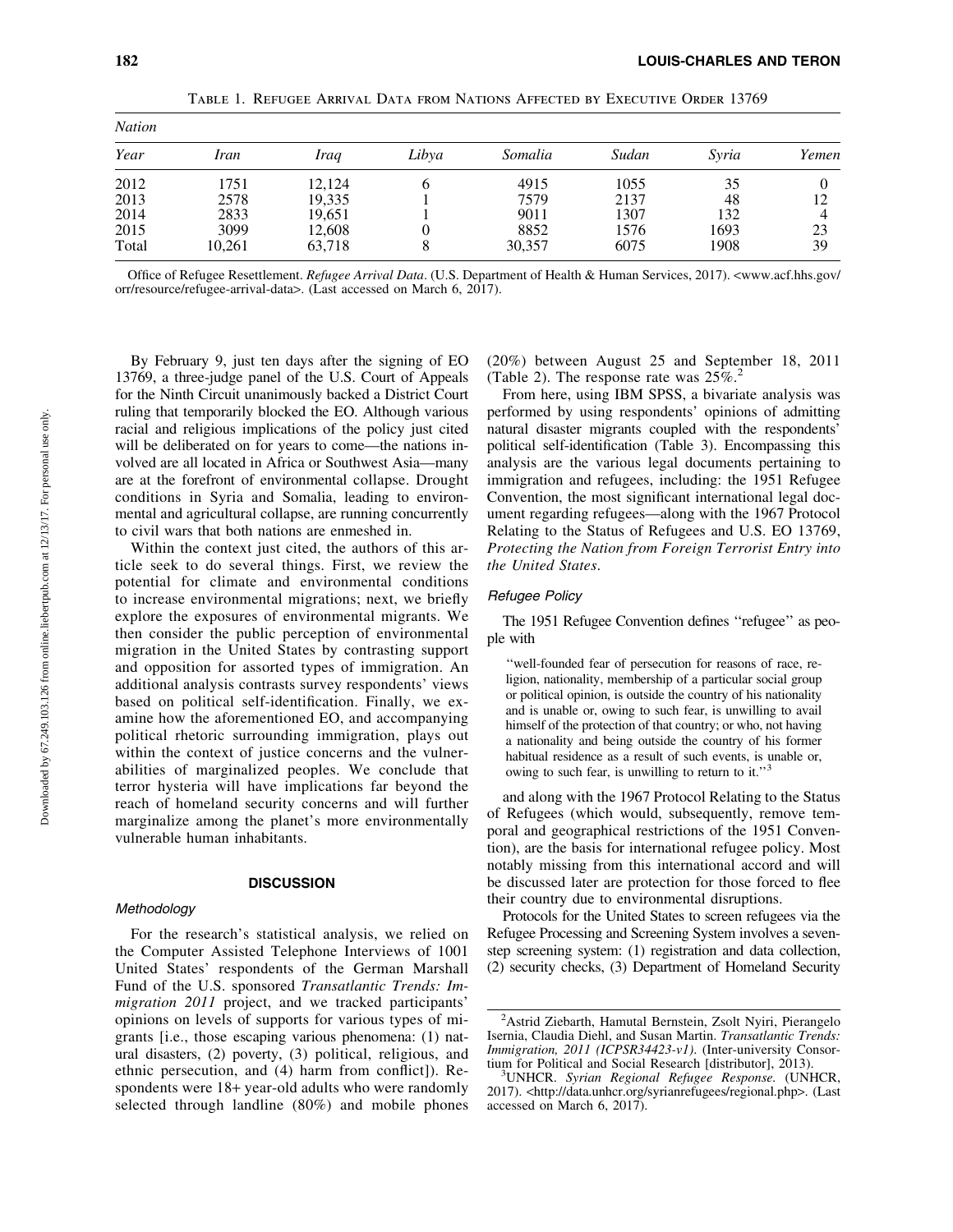|                                                                                        | Strongly<br>support, %<br>(n) | Somewhat<br>support, %<br>(n) | Somewhat<br>oppose, %<br>(n)                 | Strongly<br>oppose, %<br>(n) |
|----------------------------------------------------------------------------------------|-------------------------------|-------------------------------|----------------------------------------------|------------------------------|
| People who come here to avoid the aftermath<br>of a natural disaster $(n=981)$         |                               |                               | 33.4 $(n=328)$ 37.2 $(n=365)$ 18.8 $(n=184)$ | 10.6 $(n=104)$               |
| People who come here to avoid poverty $(n=972)$                                        | 27.2 $(n=264)$                |                               | 37.2 $(n=362)$ 20.2 $(n=196)$                | 15.4 $(n=150)$               |
| People who come here to avoid political, ethnic,<br>or religious persecution $(n=977)$ | 41.9 $(n=409)$                |                               | 33.3 $(n=325)$ 11.8 $(n=115)$ 13.1 $(n=128)$ |                              |
| People who come here to avoid physical<br>harm from conflict $(n=973)$                 | 40.4 (393)                    |                               | 37.5 $(n=365)$ 11.2 $(n=109)$                | 10.9(106)                    |

Table 2. Percentage of Support and Opposition for Migrants

interview, (4) biometric security checks, (5) cultural orientation and medical check, (6) assignment to domestic resettlement locations and travel, and (7) arrival in the United States. $4$  And they are in concert with the Refugee Admissions Program's three-pronged criteria for classifying and prioritizing admissions: (1) persecuted individuals, (2) ''special concern'' groups—two of the nations included in the temporary ban (Iraq and Iran) are included under the ''special concern'' provision, and (3) relatives of those who have already been admitted into the United States under the refugee program.<sup>5</sup> See Table 1 for Refugee entry data related to the seven nations. The number of refugees entering the United States from the seven nations covered under the travel ban since 2012 is just more than 112,000 people.

# Climate change and degradation as cause of environmental migration

The term *environmental refugees* has been used to describe people who by necessity must vacate their habitats due to disruptive environmental circumstances, both natural and human induced.<sup>6</sup> However, using the term *refugee* here is contentious due to the conventional ratified definition of *refugee*<sup>7</sup> , which underscores the plight of these migrants for unlike their counterparts receiving religious or political protections, international law does not recognize so-called *environmental refugee* status (i.e., those seeking refuge due to climate, natural disaster, or human-induced threats to ecology). And although those populations are not reflected in the tallies described in Table 1, they are affected by restraints on refuge in the United States all the same.

Given the international legal classification not recognizing environmental refugees, this article alternates between the terms *natural disaster* and *environmental migrants*, while wholly accepting the legitimacy that unsustainable and threatening environmental conditions are as much a systemic threat to livelihoods as any 1951 Convention recognized status. Further, we recognize the multiple dimensions of vulnerability that can contribute to the ensemble of forces and are endemic in refugee populations. For example, religious persecution and violent conflicts (areas protected under the Convention) are not necessarily mutually exclusive and can be overlapping contributors to refugee-hood. Similarly, we propose that environmental vulnerability does not exist in isolation and can be connected to recognized protected classifications.

Although the range of people that can be classified as environmental migrants/refugees varies widely, a recent study projects that in 2015 alone more than 19 million humans were displaced due to natural disasters.<sup>8</sup> Considering the potential for anthropogenic climate change to fundamentally alter the habitats of some of the Earth's most vulnerable populations—including inhabitants of small island developing states and intense desertification in drought-stricken regions—the human tolls can be catastrophic on planetary levels for environmental migrants and those classified as internally displaced people (i.e., parties that do not cross national borders but are relocated internally).<sup>9</sup>

## Public perception

Responses to the Transatlantic Trends project indicates varying degrees of support for refugees and migrants based on the four surveyed causes of migrant status (economic, socio-political persecution, conflict, and natural disasters; Table 2). It should be noted that the survey uses the natural disaster terminology, and does not

<sup>4</sup> U.S. Department of State. *U.S. Refugee Admissions Program*. (U.S. Department of State. n.d.). <www.state.gov/j/prm/ ra/admissions/index.htm>. (Last accessed on March  $6, 2017$ ).

American Immigration Council. *An Overview of U.S. Refugee Law and Policy*. (American Immigration Council, 2015). <www.americanimmigrationcouncil.org/research/overview-usrefugee-law-and-policy>. (Last accessed on March 6, 2017).

Essam El-Hinnawi. *Environmental Refugees*. (UNEP, 1985). <sup>7</sup> New Zealand High Court. *Teitiota v The Chief Executive of the Ministry of Business, Innovation and Employment, No. 175* (New Zealand High Court, 2014).

<sup>8</sup> Alexandra Bilak, Gabriel Cardona-Fox, Justin Ginnetti, Elizabeth J. Rushing, Isabelle Scherer, Marita Swain, Nadine Walicki, and Michelle Yonetani. *GRID 2016: Global Report on Internal Displacement.* (Internal Displacement Monitoring Centre, 2016).

The 1.5 million Gulf Coast inhabitants uprooted by Hurricane Katrina are a prominent example of this phenomenon. Even more prominent, yet perhaps unsung, is the Isle de Jean Charles, Louisiana, which has historically been inhabited by the Biloxi-Chitimacha-Choctaw band and has been made largely uninhabitable by humans due to sea level rise and salt water intrusion.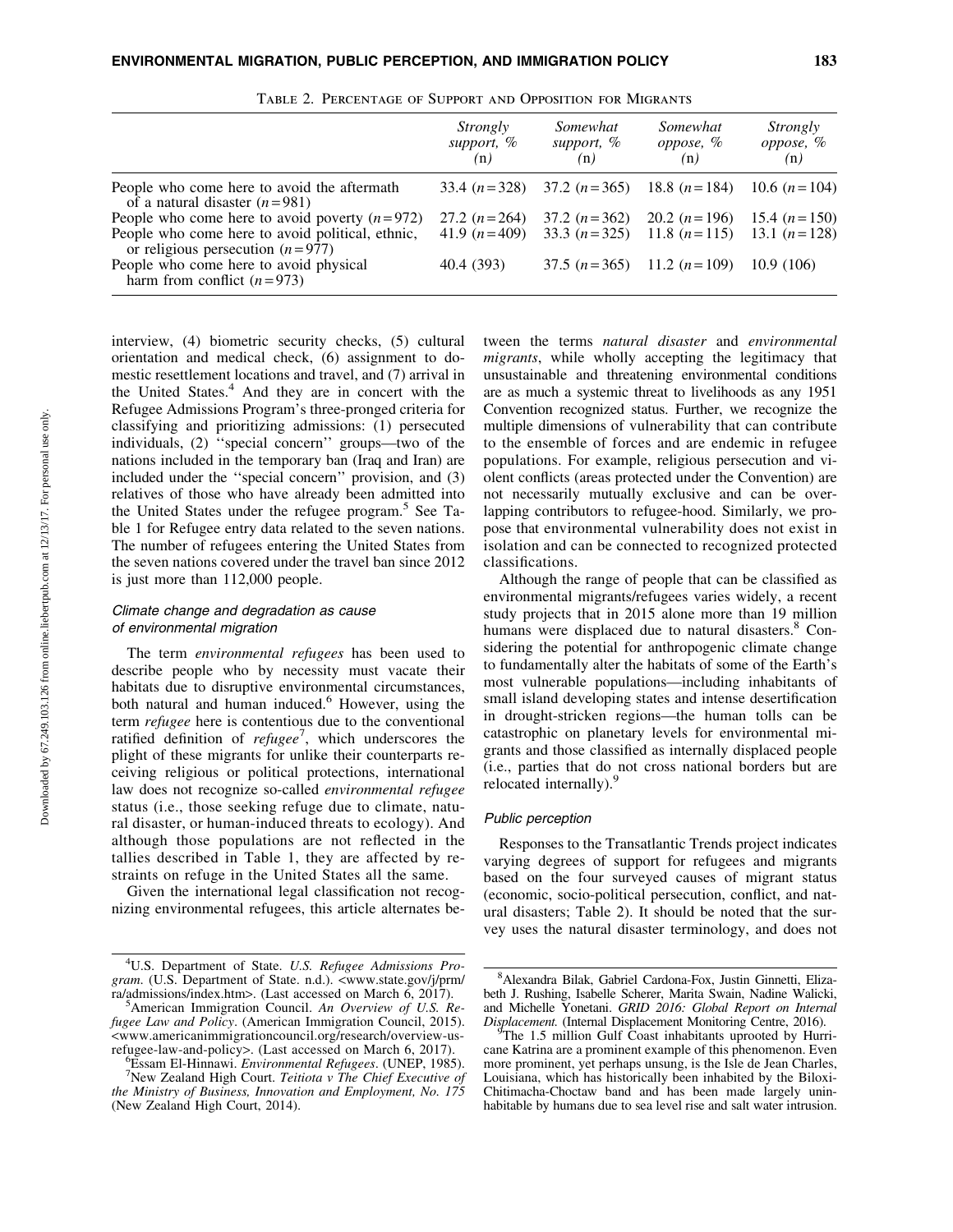|                                   |  |  |  |  |  | TABLE 3. PROBABILITY OF SUPPORT OR OPPOSITION FOR ENVIRONMENTAL MIGRANTS |  |
|-----------------------------------|--|--|--|--|--|--------------------------------------------------------------------------|--|
| AND POLITICAL SELF-IDENTIFICATION |  |  |  |  |  |                                                                          |  |

|                                                                                                                                                                       | People who come here to avoid the aftermath of a natural disaster |                                                               |                                                             |                                                         |  |  |
|-----------------------------------------------------------------------------------------------------------------------------------------------------------------------|-------------------------------------------------------------------|---------------------------------------------------------------|-------------------------------------------------------------|---------------------------------------------------------|--|--|
|                                                                                                                                                                       | Strongly<br>support                                               | Somewhat<br>support                                           | Somewhat<br>oppose                                          | Strongly<br>oppose                                      |  |  |
| Political self-identification<br>Slightly liberal, liberal, or very liberal<br>Moderate/middle/center<br>Slightly conservative, conservative,<br>or very conservative | $n=92(0.311)^*$<br>$n = 76$ (0.257)*<br>$n = 128$ (0.432)*        | $n = 76$ (0.269)*<br>$n = 116$ (0.359)*<br>$n = 120$ (0.372)* | $n = 29$ (0.174)*<br>$n = 60$ (0.359)*<br>$n = 78$ (0.467)* | $n=17(0.183)^*$<br>$n=20(0.215)^*$<br>$n = 56$ (0.602)* |  |  |

 $**p* < .01$ .

distinguish between a wide degree of environmental conditions, as noted by Bates $10^{\circ}$ ; the four categories overall are in alignment with broader considerations of migration and qualification for refugee status $11,12$  and are helpful for purposes of comparison.

It is clear based on the survey results that respondents' support of migration varies with the cause of displacement, with economic factors on immigration receiving the least sublevels of combined support (strong and somewhat) registering just less than 65% cumulatively, compared with  $\sim$  70% of respondents supporting natural disaster migrants, more than 75% supporting persecution migrants, and more than 78% of respondents supporting those fleeing physical harm from conflict. It is worth considering the potential for changing public opinion in the five years since the survey and the election of Trump to the presidency and his prominent anti-immigration stances during his campaign.<sup>13</sup> Within the context of the environmental sensitivities of this work, it is worth reconciling the aforementioned with Trump's antipathy toward the COP21 Paris Agreement and his beliefs regarding anthropogenic climate change, which he has labeled a *hoax*, along with conspicuous appointments to prominent energy and environmental cabinet and prominent administrative positions to a range of individual that have been hostile to climate and environmental concerns, including appointments to the Department of Energy and the Environmental Protection Agency.

Given the current conservative-leaning U.S. Congress, Executive Branch, and GOP control over a majority of state legislatures and governors' offices along with the prevalent anti-immigration sentiments among party leadership, Table 3 is instructive as it looks at respondent political identification in the context of the respondent's level of support of environmental migrants. The data assert that the probability of those that strongly oppose the admittance of an environmental migrant and also self-identifying on the conservative spectrum is 0.602; by contrast, those strongly opposing the admittance of an environmental migrant and self-identifying on the liberal strata is only 0.183 and 0.215 by those self-proclaimed as moderates (Table 3).

# **CONCLUSION**

## EO 13769, exposure of vulnerable populations and terror hysteria

At various stages of his political life, Trump alternately called for: an outright ban of Muslim travelers $<sup>14</sup>$ </sup> during his presidential candidacy phase, a formal registry of all Muslim immigrants<sup>15</sup> while he was the president elect, and barring refugees and immigrants from seven predominantly Muslim nations for 120 days and 90 days, respectively, after becoming president. In quickly striking down the EO, a three-judge panel in a federal appeals court, though not explicitly stating whether the EO violated first amendment religious protections, did question the dubiousness of claims noting the lack of terrorist activities in the United States committed by nationals from the barred nations.

Perhaps the most accessible entry point for the joint environmental and human considerations here is to examine the travel ban through the lens of refugees and environmental migrants fleeing the Syrian Civil War. Since the inception of the war in March 2011, nearly 5 million refugees have fled their homeland.16 Within the earlier context, the environmental links may at first appear superficial or arbitrary. We recognize the contested nature of claims regarding environmental conditions and the corresponding role in the military conflict.<sup>17</sup> Regardless of the

<sup>&</sup>lt;sup>10</sup>Diane C. Bates. Environmental refugees? Classifying human migrations caused by environmental change. *Population*

<sup>&</sup>lt;sup>1</sup>Jane McAdam. Climate Change, Forced Migration, and *International Law.* (Oxford University Press, 2012). <sup>12</sup>Guy S. Goodwin-Gill and Jane McAdam. *The Refugee in* 

*International Law.* (Oxford University Press, 2007). <sup>13</sup>This includes advocating for both a wall-limiting U.S.-

Mexican border crossing and a Muslim immigration ban.

<sup>14</sup>Jeremy Diamond. *Donald Trump: Ban All Muslim Travel to U.S.* (Dec 2015). (www.cnn.com/2015/12/07/politics/donaldtrump-muslim-ban-immigration>. (Last accessed on March 6, 2017).<br>15 Aaron Blake. Trump says we've known his Muslim ban

and database plans ''all along.'' But we still don't—not really. *Washington Post*, 21 December 2016.<br><sup>16</sup>UNHCR. *Syrian Regional Refugee Response.* <sup>17</sup>Jan Selby and Mike Hulme. *Is Climate Change Really to* 

*Blame for Syria's Civil War?* (Nov 2015). <www.theguardian.com/ commentisfree/2015/nov/29/climate-change-syria-civil-war-princecharles>. (Last accessed on March 6, 2017).